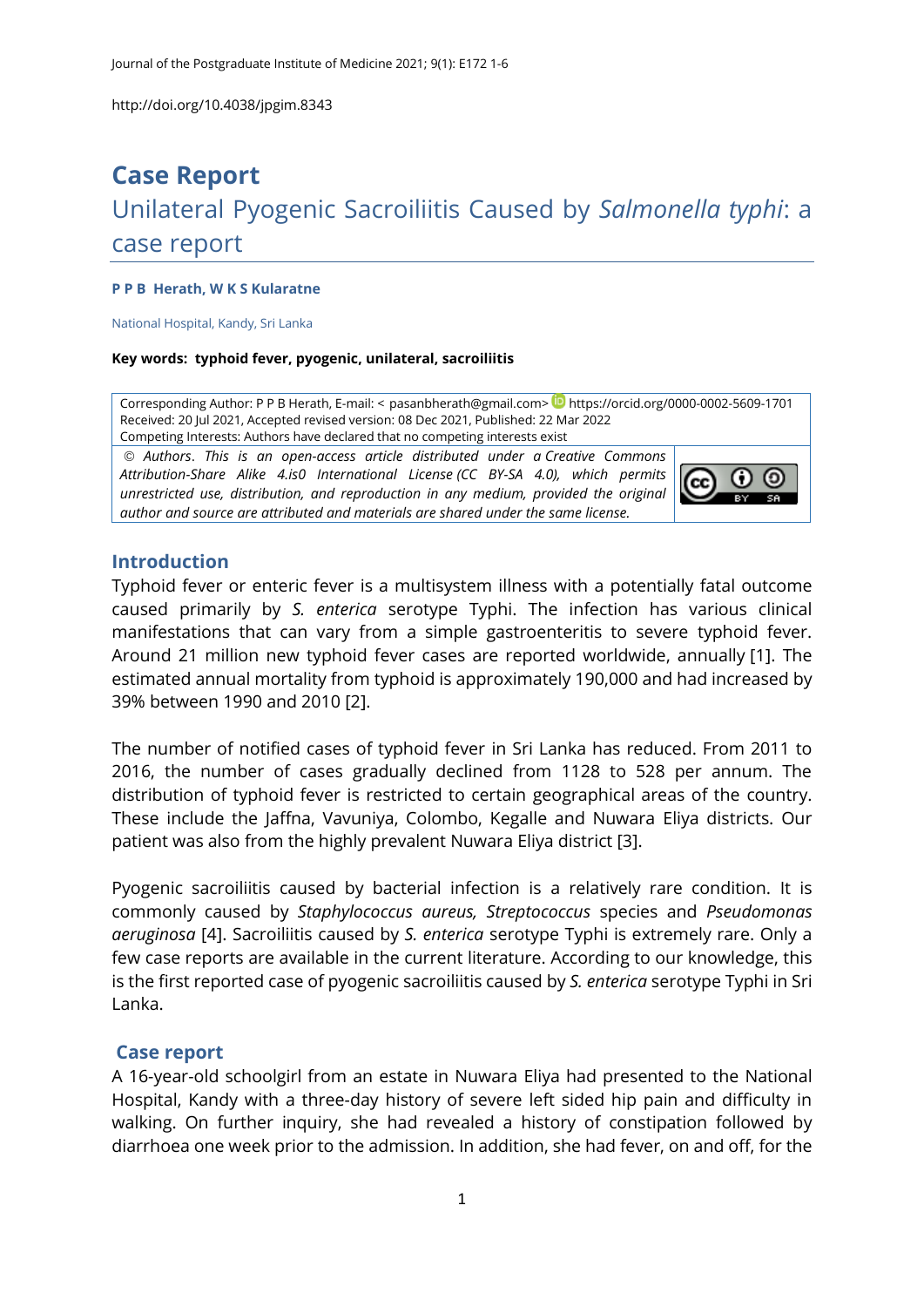same duration. There was no associated abdominal pain, red eye or dysuria. She had no past history of hair loss, oral ulcers or photosensitive rashes or small joint pain.

On examination, she was found to be febrile (104 ̊F) and pale and had a pulse rate of 90 beats per minute and her blood pressure was 90/60 mmHg. There was severe tenderness over the left sacro-iliac joint and the FABER test demonstrated pain in the left buttock region. On abdominal examination there was mild hepatomegaly with splenomegaly. The rest of the systemic examination was unremarkable.

Her full blood count (FBC) showed pancytopaenia with neutropaenia. So, she was started on intravenous piperacillin tazobactam suspecting neutroapenic sepsis. In addition, she was found to have high inflammatory markers with deranged liver enzymes (Tables 1,2 and 3). Two blood cultures became positive for *S. enterica* serotype Typhi after 14 hours of incubation. She was started on intravenous ceftriaxone 1g twice daily and oral azithromycin 500mg once daily according to the local sensitivity pattern.

|                           | Day1        | Day3 | Day4 | Day6 | Day8 | Day10 |
|---------------------------|-------------|------|------|------|------|-------|
| Haemoglobin (g/dl)        | 8.1         | 7.5  | 7.7  | 7.9  | 7.9  | 8.9   |
| White cell count (10*3µl) | 2.7 (N-21%) | 3.89 | 4.92 | 4.95 | 8.66 | 8.26  |
| Platelets 10*3µl          | 101         | 102  | 119  | 133  | 210  | 365   |

Table 1: Full Blood Count

(N- neutrophil percentage)

## Table 2: Liver function/enzymes

|                                | Day1  | Day4  | Day9  |
|--------------------------------|-------|-------|-------|
| Alanine transaminase U/L       | 128.5 | 137.6 | 86.2  |
| Aspartate transaminase U/L     | 109.3 | 107.5 | 43.8  |
| Total bilirubin µmol/l         | 31.57 | 15.94 | 12.21 |
| Direct bilirubin µmol/l        | 22.9  | 11.81 | 8.63  |
| Alkaline phosphatase U/L       | 121.3 | 199.9 | 173.4 |
| Gamma glutamyl transferase U/L | 158.3 | 187.2 | 149.9 |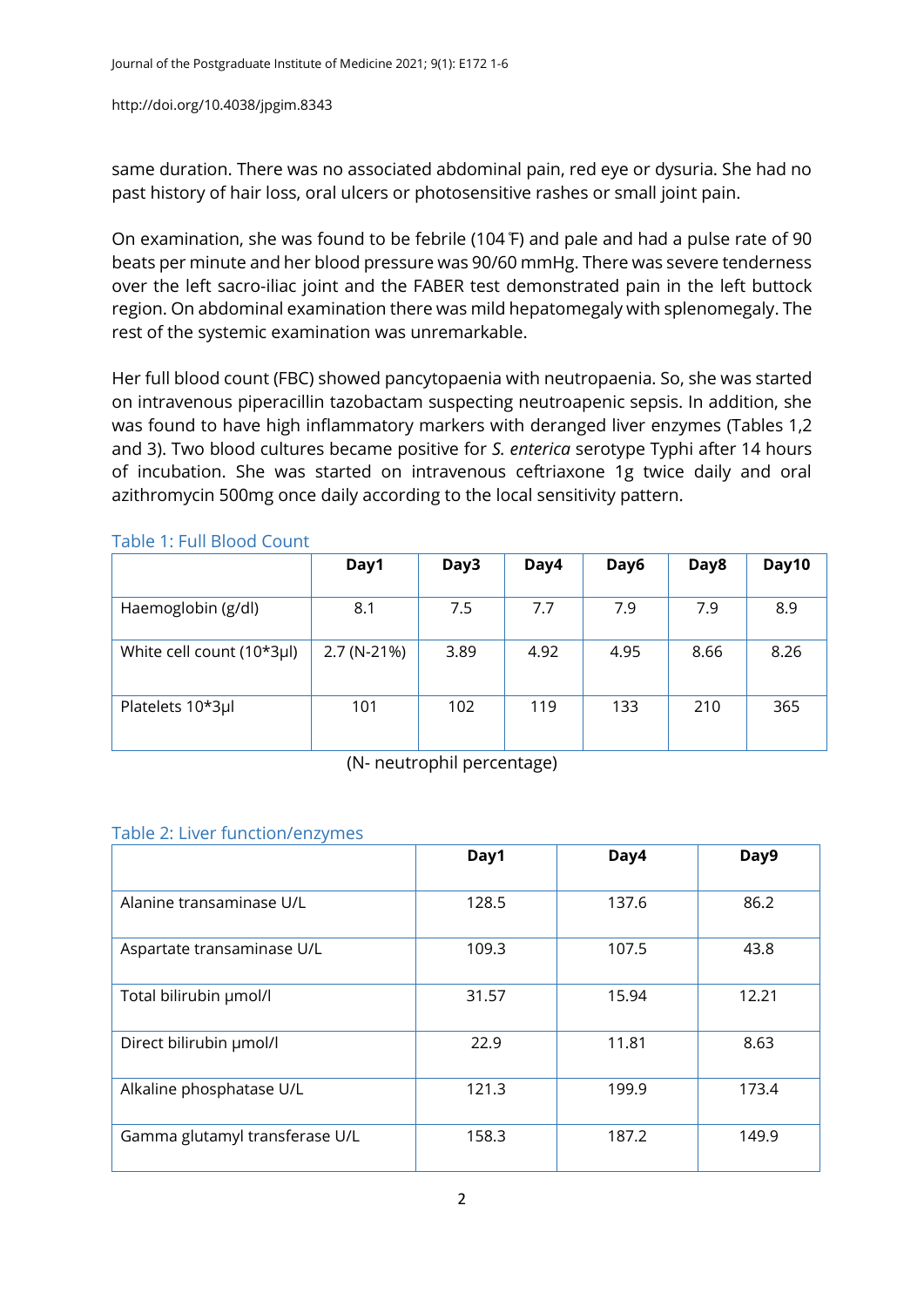| Table 3: Inflammatory markers |  |  |  |  |  |
|-------------------------------|--|--|--|--|--|
|-------------------------------|--|--|--|--|--|

|                              | Day 1 | Day5 | Day10 | Day21 |
|------------------------------|-------|------|-------|-------|
| CRP mg/L                     | 82    | 31   | 3.8   |       |
| ESR mm/ 1 <sup>st</sup> hour | 68    |      |       | 12    |

While on antibiotics, she was further evaluated for the cause of her left sided hip pain and pancytopaenia. An x-ray of bilateral sacroiliac joints showed sacroilitis in the upper half of her left sacroiliac joint (Figure 1).



She was further evaluated with a magnetic resonance imaging (MRI) scan of bilateral sacroiliac joints which showed left sacroilitis with some evidence of possible early abscess formation within the upper part of the left sacroiliac joint and inflammation extending to the left iliacus muscle (Figure 2).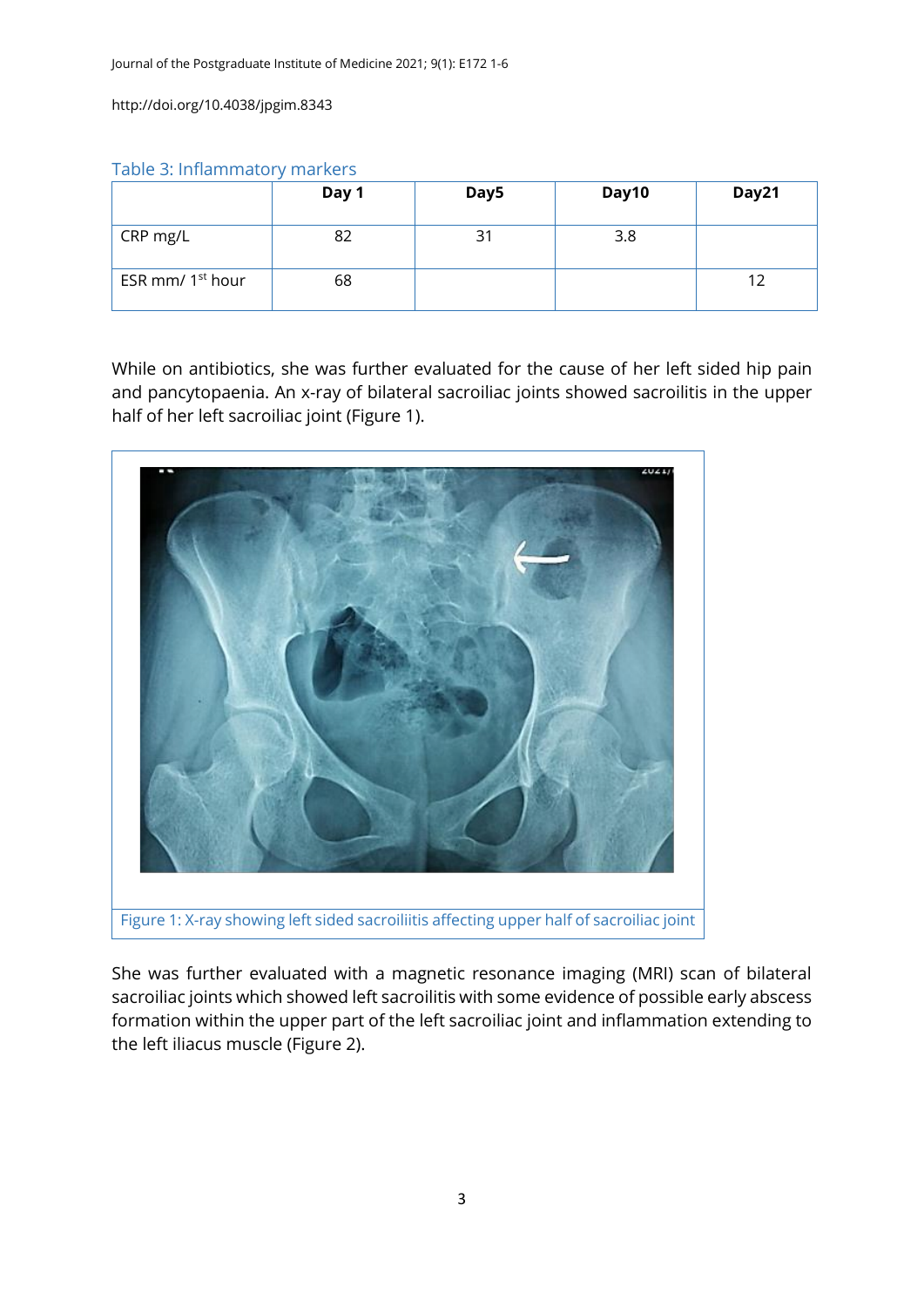

Her blood picture showed pancytopaenia with evidence of liver pathology. The bone marrow biopsy revealed a reactive marrow with no evidence of malignancy or haemophagocytosis. Her anti-nuclear antibody was positive at a 1/100 titre and both C3 and C4 complement levels were high.

She was given a total of 14 days of intravenous ceftriaxone and oral azithromycin with a further one week of oral azithromycin. Her inflammatory markers normalised with antibiotic treatment and, therefore, drainage of abscess was not attempted. Her pancytopaenia also improved over time with antibiotics and the simultaneous administration of haematinics, including folate and vitamin B12. Once inflammatory markers were normalised, she was started on a short course of non-steroidal antiinflammatory drugs and her pain subsided. As she was pain free, with normal inflammatory markers, further imaging was not done.

#### **Discussion**

Typhoid fever is a systemic infection caused by *S. enterica* serotype Typhi, a human specific pathogen. Typhoid is contracted by consuming food or water contaminated with the pathogen. In developed countries, it occurs mainly in travellers returning from endemic countries. Endemic areas of typhoid include developing countries with poor sanitary facilities. In endemic areas, there is a high risk of acquiring disease by consuming food prepared outside the home, drinking water contaminated with the pathogen and having close contact with a person with recent typhoid fever [\[1](#page-5-0)[,5](#page-5-4)[,6\]](#page-5-5). In Sri Lanka, too, typhoid is predominantly confined to areas with poor sanitary facilities and scanty water resources [\[3\]](#page-5-2). In our case, the patient was from the estate sector in the Nuwara Eliya District where there is poor infrastructure and people are forced to obtain drinking water from open sources, usually contaminated by human excreta due to lack of lavatories. Further enquiry revealed poor personal hygiene in our patient who also did not use boiled and cooled water for drinking.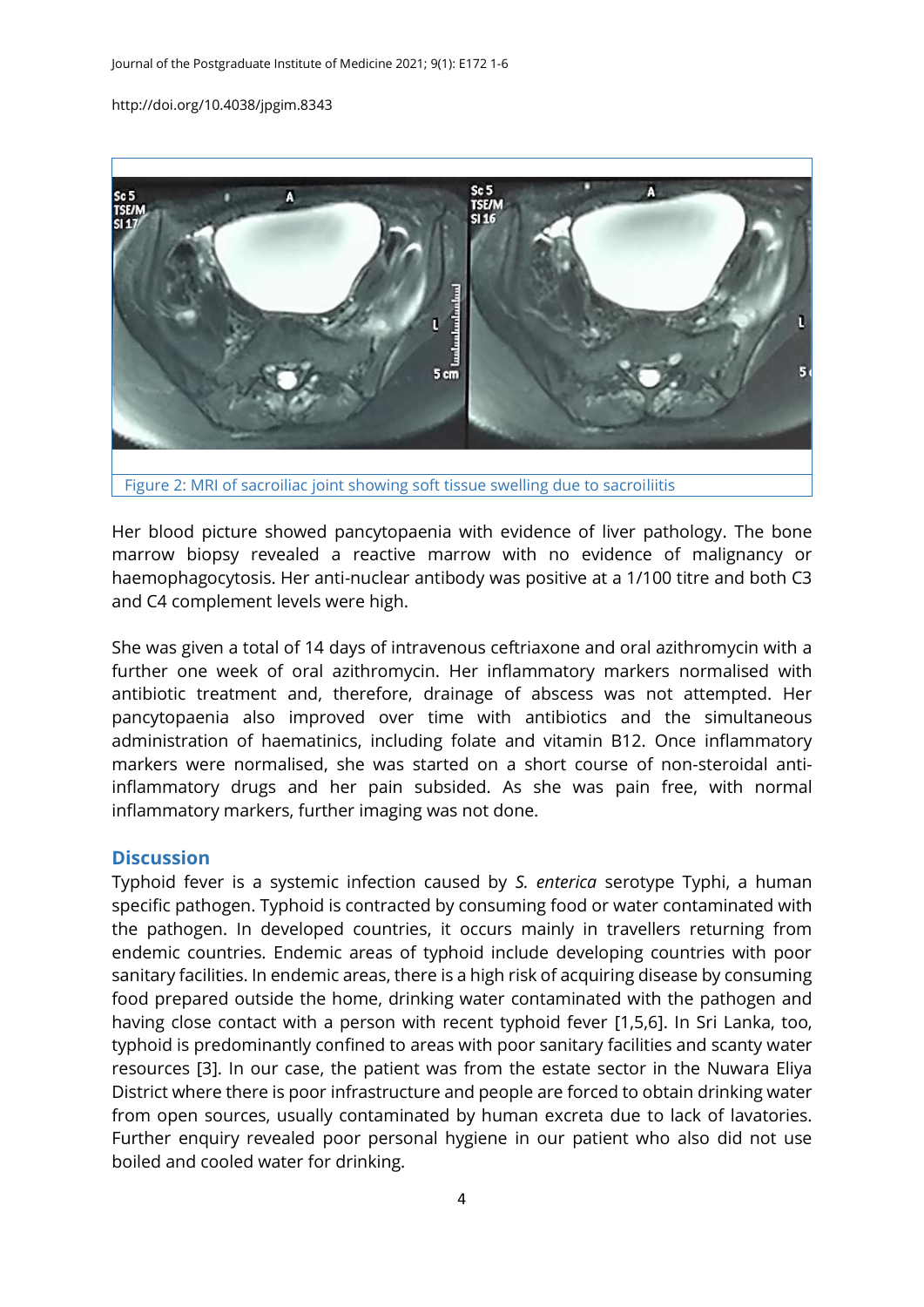After ingestion of the microorganism, the patient can be asymptomatic for 7 to 14 days. When bacteraemia develops, they become symptomatic with fever and malaise. This usually occurs at the latter part of the first week. Usual history is constipation followed by diarrhoea with high progressive fever spikes. Other symptoms include headache, myalgia, abdominal discomfort, anorexia, nausea, and dry cough. Physical examination may reveal hepatosplenomegaly. Relative bradycardia is a commonly described finding which we observed in our case. Other physical findings include coated tongue and blanching erythematous maculopapular lesions occurring in the abdomen and chest known as rose spots [\[3,](#page-5-2)[6,](#page-5-5)[7\]](#page-5-6). Our patient had a dark complexion, and this was not detected. Though the imaging findings were not supportive, elevated transaminases and high bilirubin, alkaline phosphatase and gamma glutamyl transferase levels suggested co-existing hepatitis and cholecystitis. Both are well described complications of typhoid fever. Fortunately, there was no gastrointestinal perforation or haemorrhage or any. complications in the cardiovascular, respiratory or nervous systems.

There are several reports describing pancytopaenia in typhoid fever due to various reasons. Those include infection related bone marrow suppression, haemophagocytic syndrome and disseminated intravascular coagulation [\[8\]](#page-5-7). Due to the reactive marrow found on bone marrow biopsy and resolution of the cytopaenia with antibiotic treatment we made a diagnosis of infection related marrow suppression in this case.

The unusual complication our patient had was unilateral sacroiliitis and early abscess formation. A literature search showed a few case reports with the same complication. Patients with sickle cell haemoglobinopathies, systemic lupus erythematosus and immunosuppression are susceptible to bone and joint involvement in typhoid fever. This occurs in less than 1% of all *Salmonella* infections [\[9\]](#page-5-8). Our patient's anti-nuclear antibody was positive, and she is being followed up regularly at clinic level for possible development of an autoimmune connective tissue disorder.

All the available case reports, including our case, showed unilateral sacroiliitis involving the left sacroiliac joint. Treatment protocol for typhoid fever complicated with sacroiliitis is not established as yet. The antibiotic treatment should be individualised according to the sensitivity pattern and considering local resistance. Most patients were treated with intravenous quinolones (ciprofloxacin) or third generation cephalosporins for a minimal duration of 14 days. Then an oral antibiotic can be continued for a maximum of 4 weeks of total antibiotics [\[9](#page-5-8)[,10](#page-5-9)[,11\]](#page-5-10). In our case, the patient was initially started on intravenous ceftriaxone 2g daily and once the culture report was available oral azithromycin was added. The combination was continued for a total of 14 days and azithromycin continued for a further 7 days. Once inflammatory markers were negative, she was started on a course of diclofenac sodium together with limb physiotherapy.

An important aspect is prevention from getting the disease. As an endemic country, Sri Lanka has taken measures to prevent typhoid as well as to reduce mortality and morbidity. A diarrhoeal disease control programme commenced in 1983. This aimed